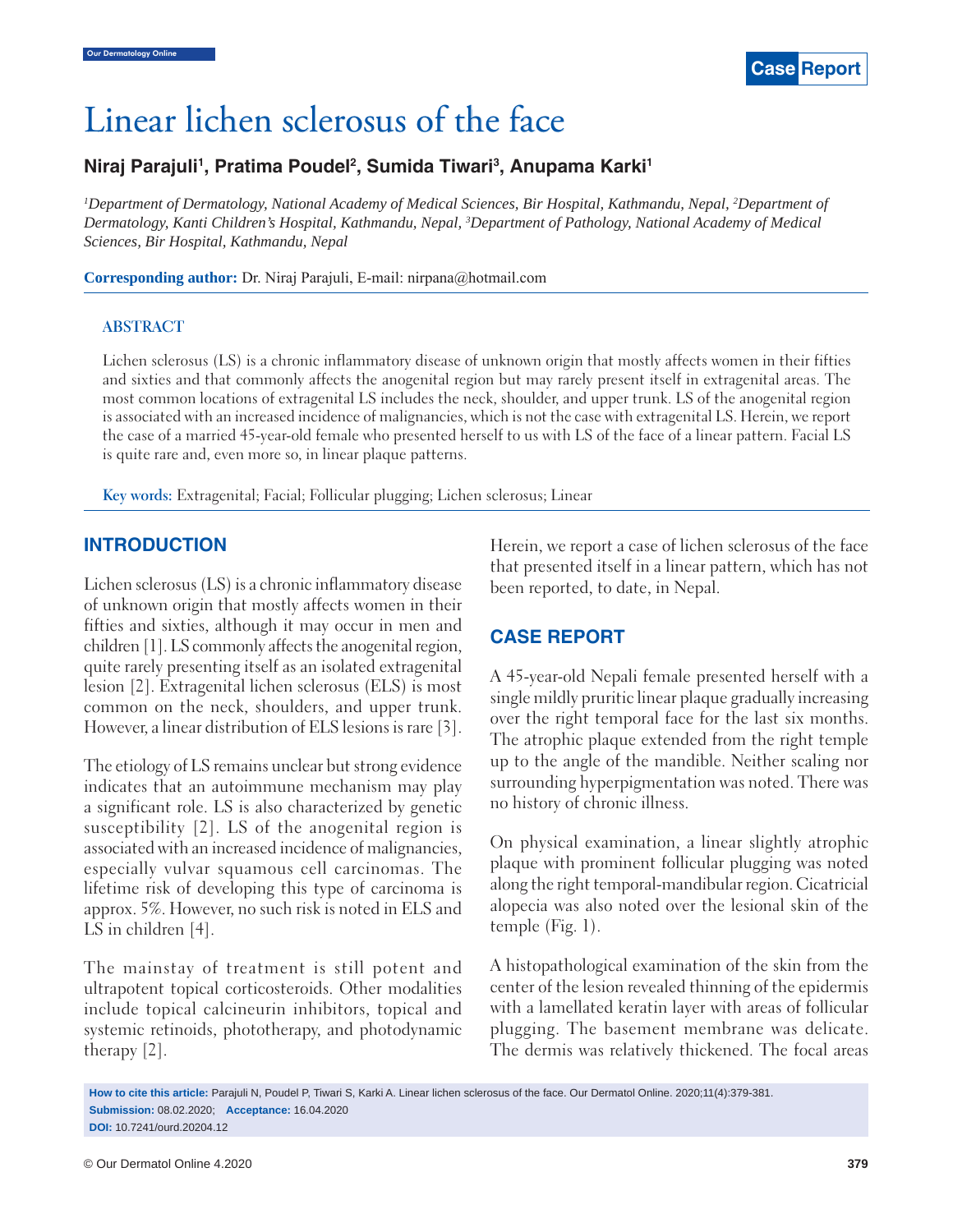in the lower dermis showed lymphocytic aggregates adjacent to hair follicles. Sparse hair follicles and a few horn cysts were seen in the upper dermis (Fig. 2). A diagnosis of lichen sclerosus was reached and the patient was started on a potent topical corticosteroid. A slight improvement was noted after two weeks. The patient was advised to attend regular follow-ups, but failed to do so.

#### **DISCUSSION**

While extragenital LS is not an uncommon entity, facial involvement is rare. There have been only a handful of cases of LS of the face mentioned in the literature [5-10]. Exclusive extragenital LS was reported to occur in up to 15% of patients [5].

The cause of LS is still largely unknown, but recent evidence points toward autoimmunity and genetic predisposition [2]. There is a slight increase in the risk of malignant transformation of genital LS, which is not



**Figure 1:** A linear plaque with prominent follicular plugging at the right temporal region of the face.



**Figure 2:** (a) A histopathological examination of the skin showing prominent lamellated keratin with areas of prominent follicular plugging (H&E, 40×). (b) A thinned epidermis with hyperkeratosis at higher magnification; the dermoepidermal junction showing sparse lymphocytic infiltration and a homogenized band of dense collagen in the upper dermis; focal areas in the lower dermis showing lymphocytic aggregates adjacent to hair follicles (H&E, 100×).

the case with children as well as with ELS [4]. Although the exact prevalence of LS is unknown, it is more common in females, with a male-to-female ratio of 1:6, and may occur at any age [6]. Clinically, LS presents itself as macules, papules, or shiny white plaques with follicular corneal plugs [11]. The area may evolve into a dry, hypopigmented, or sclerotic, and later atrophic lesion. The resulting crinkling or cellophane paper-type appearance is pathognomonic of lichen sclerosus [2].

LS is mostly a clinical diagnosis. Because it may sometimes be confused with morphea, a histopathological examination is important to differentiate the two. LS has a characteristic histological pattern. The epidermal changes include hyperkeratosis, follicular occlusion, thinning of the epidermis, and vascular alterations in the basal layer. Subepidermal edema with homogenization of collagen, sclerosis, and dilation of small vessels with hemorrhage are also noted. A diffuse perivascular infiltrate of lymphocytes appearing under the edema may occur in the middle third of the dermis [12].

First-line treatment of LSA includes potent and ultrapotent topical corticosteroids. Second-line therapies include topical calcineurin inhibitors. Systemic agents include oral steroids, retinoids, and cyclosporine, and may be of some use [13].

### **CONCLUSION**

This is the first case of linear ELS reported in Nepal. LS may be confused with morphea or discoid lupus due to the presence of follicular plugging and atrophy. A proper examination and a biopsy help to differentiate between these conditions.

#### **Consent**

The examination of the patient was conducted according to the principles of the Declaration of Helsinki.

The authors certify that they have obtained all appropriate patient consent forms, in which the patients gave their consent for images and other clinical information to be included in the journal. The patients understand that their names and initials will not be published and due effort will be made to conceal their identity, but that anonymity cannot be guaranteed.

### **REFERENCES**

1. Louvain D, Moura Jacques C, Fernandes Ferreira A, Hoehl Carneiro L, Quintela L, Cuzzi T, et al. Lichen sclerosus in the oral